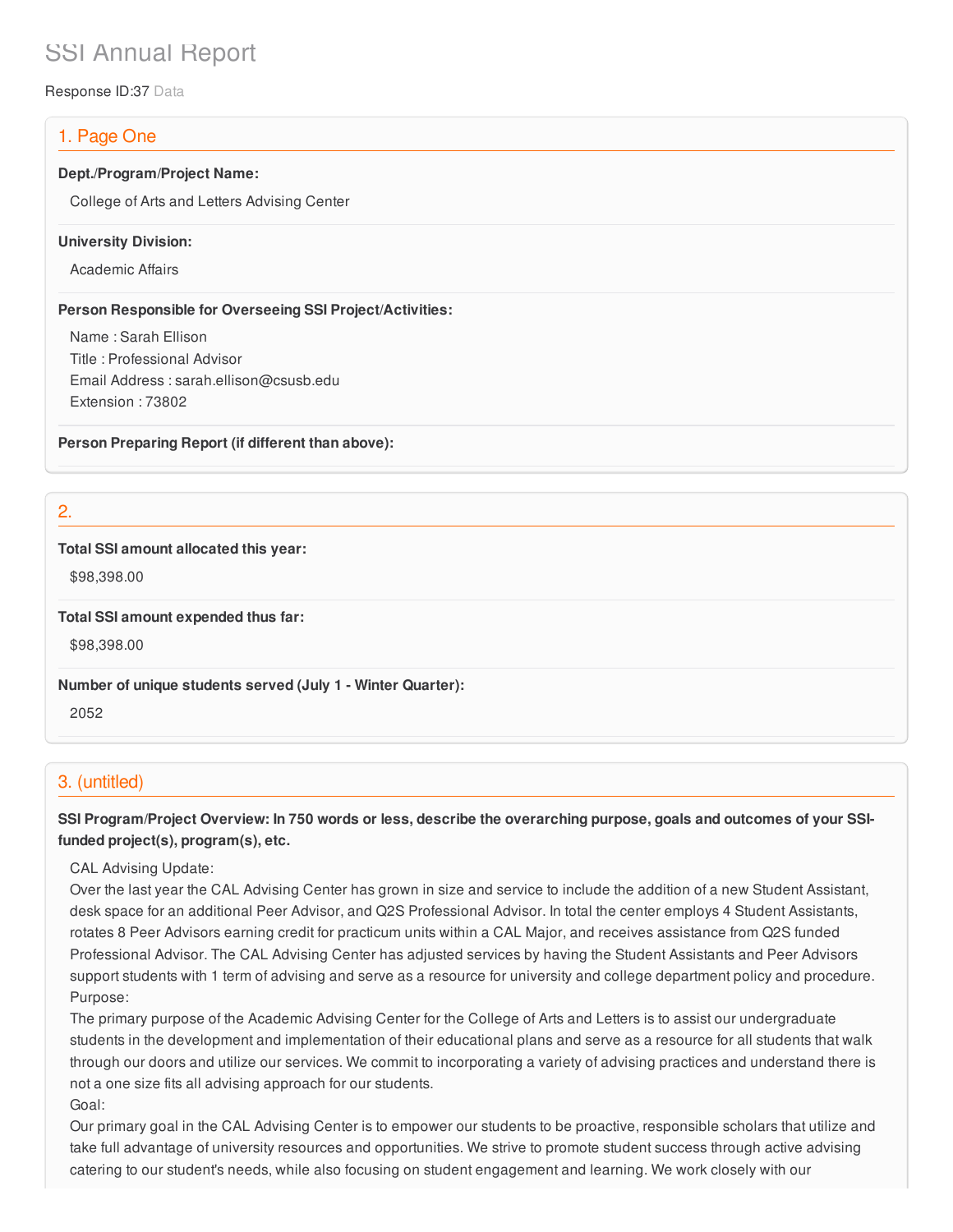departments and faculty advisors to ensure our students understand their program requirements, graduation requirements, and are prepared to successfully complete all requirements needed to graduate.

Our focus in CAL Advising has been to promote and establish the need for advising and encourage students to seek advising on a regular basis. We have been heavily focused on the preparation for the quarter to semester transition and have included the incorporation of group advising sessions to assist students in determining whether or not they will graduate under the quarter or semester system. The ultimate goals of the CAL Advising Center include:

- Effectively support student graduation goals
- Support students during the quarter to semester transition and beyond
- Work with college faculty and departments to support students academically, personally, and professionally
- Provide assistance for questions and planning for study abroad programs

• Promote student development by communicated and providing information about university and college policies, procedures, processes, and resources

• Connect students to other university departments such as the Career Advising Center, Coyote Plus Programs, Supplemental Instruction etc…

- Connect students to opportunities for involvement through clubs, organizations, internships, student employment, and more
- Develop academic plans for graduation and establish check-in schedule for regular advising

• Provide comprehensive academic advising appointments with Professional Advisors to ensure students stay on track to successfully complete their program requirements

## 4. (untitled)

Alignment to ILOs: To which of the following Institutional Learning Outcomes (ILOs) do you feel as though your SSI-funded project aligns? (Check all that apply.) Details regarding the ILOs can be found on Office of [Academic](https://www.csusb.edu/sites/csusb/files/CSUSB_Institutional_Learning_Outcomes-Endorsed.pdf) Programs website.

Breadth of Knowledge Depth of Knowledge Ways of Reasoning and Inquiry Creativity and Innovation Integrative Learning Engagement in the Campus, Local, and Global Communities Diversity and Inclusion

## 5. (untitled)

SSI-Funded Activities: Please list and describe the activities undertaken through winter quarter with your SSI allocation. **This section should address only those activities occurring this fiscal year.**

1.Q2S advising for students and collaboration with other department advising efforts

2.Q2S Faculty and Advisor Training

a.EAB- Assisted in the training of CAL faculty and staff on how to sync calendars, run reports, input notes, and utilize the EAB Kiosk Function

b.MyCap- Assisted with training of MyCap functions building plans and reviewing degree requirements

3.Launched Q2S group advising sessions for World Languages, Communication Studies, and Art

4.Served as Peer Advising Program Coordinator for Art, Communication Studies, English, and World Languages- Trained Peer Advisors for work performed within the Advising Center as either a Peer or Student Assistant

5.Partnered with Graduation and Retention Specialist to coordinate Q2S advising campaigns, GI 2025 advising campaigns, and inform students about GIG Summer Scholarship opportunity

6.Sustained and promoted virtual advising services

7.Student Success Team coordination- Collaborated on Advising events, advising services, group advising sessions, and regular meetings/updates

a.Career Center

b.Associate Dean of the College of Arts and Letters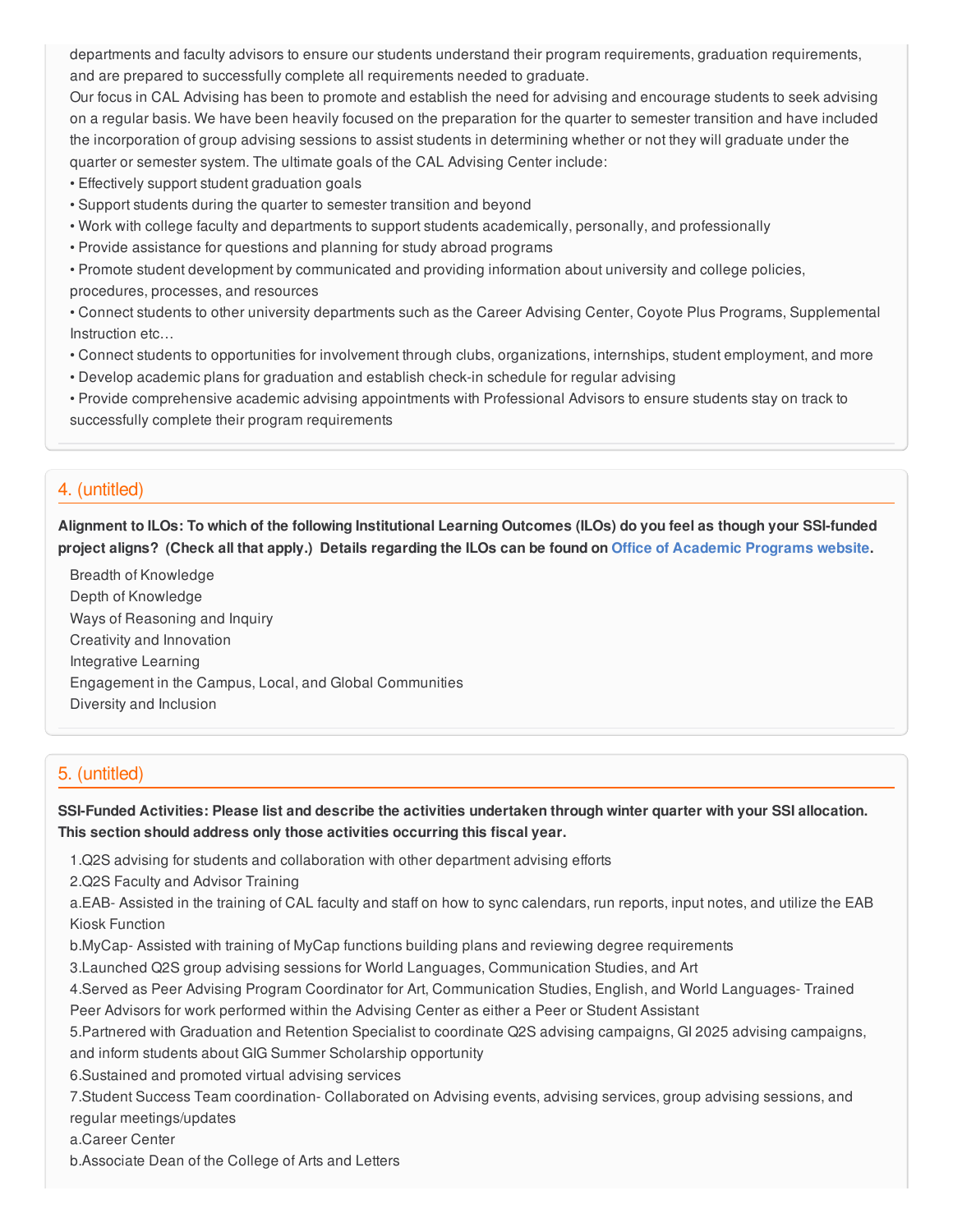c.Graduation Retention Specialist d.Advising Academic Services 8.Collaborated with Advising and Academic Services a.Advising Events b.Peer Advisor/Peer Mentor training program development and training c.EAB training d.Advising for students on probation or who have excessive units 9. Collaboration with colleges across campus a. EAB- Utilizing reporting and check-in system b. MyCap- Utilizing schedule and explaining schedule planner functionality c.Advising model and practices- Adapted Peer Advising services and preparing for change to caseload model where each advisor would be assigned students based on program 10. SOAR planning and participation

## 6. (untitled)

**Progress Towards Outcomes/Cumulative Findings: Describe the progress you have made toward your original SSI goals** and outcomes though winter quarter. Indicate clearly how student success was enhanced by your program or service/s. Be sure to include the measures you employed and evidence/data you collected for each outcome where appropriate.

In previous reports CAL Advising was tasked with establishing student learning outcomes, during this academic year we established the following student learning outcomes for advising:

Goal 1: Timely Graduation Outcome 1.1: Students will establish realistic graduation date Measure 1.1: Q2S Page Outcome 1.2: Students understand their academic requirements Measure 1.2: MyCap and EAB Check Box Outcome 1.3: Students make appropriate course selections by understanding prerequisites, course sequencing, course offering/schedule Measure1.3: MyCap Goal 2: Knowledge of University Policies and Procedures and Engagement with Resources

Outcome 2.1: Students demonstrate an understanding of relevant university academic policies and procedures

Measure 2.1: Grad check filing data and Focus Group

Outcome 2.2: Students demonstrate an awareness of relevant campus resources

Measure 2.2: Focus Group

Outcome 2.3: Students have participated in academic and/or co-curricular activities

Measure 2.3: NSSE data and Focus Group

Goal 3: Knowledge of personal, academic, and career options and pathways Outcome 3.1: Students articulate personal, educational, and/ or career goals Measure 3.1: EAB check box indicator and Focus Group Outcome 3.2: Students select a major based on their career goals and understanding of their strengths, skills, and abilities Measure 3.2: Risk level in EAB and Focus Group Outcome 3.3 Student have a sense of ownership over their educational experience and career path Measure 3.3: Success Marker and Focus Group

CAL STUDENTS SERVED July 1, 2018- March 23, 2019 Total Check-Ins (Include Repeat Visit): 1145 Total Appointments: 907 CAL Advising implemented a new check-in system that accurately records the amount of students being seen in the center. A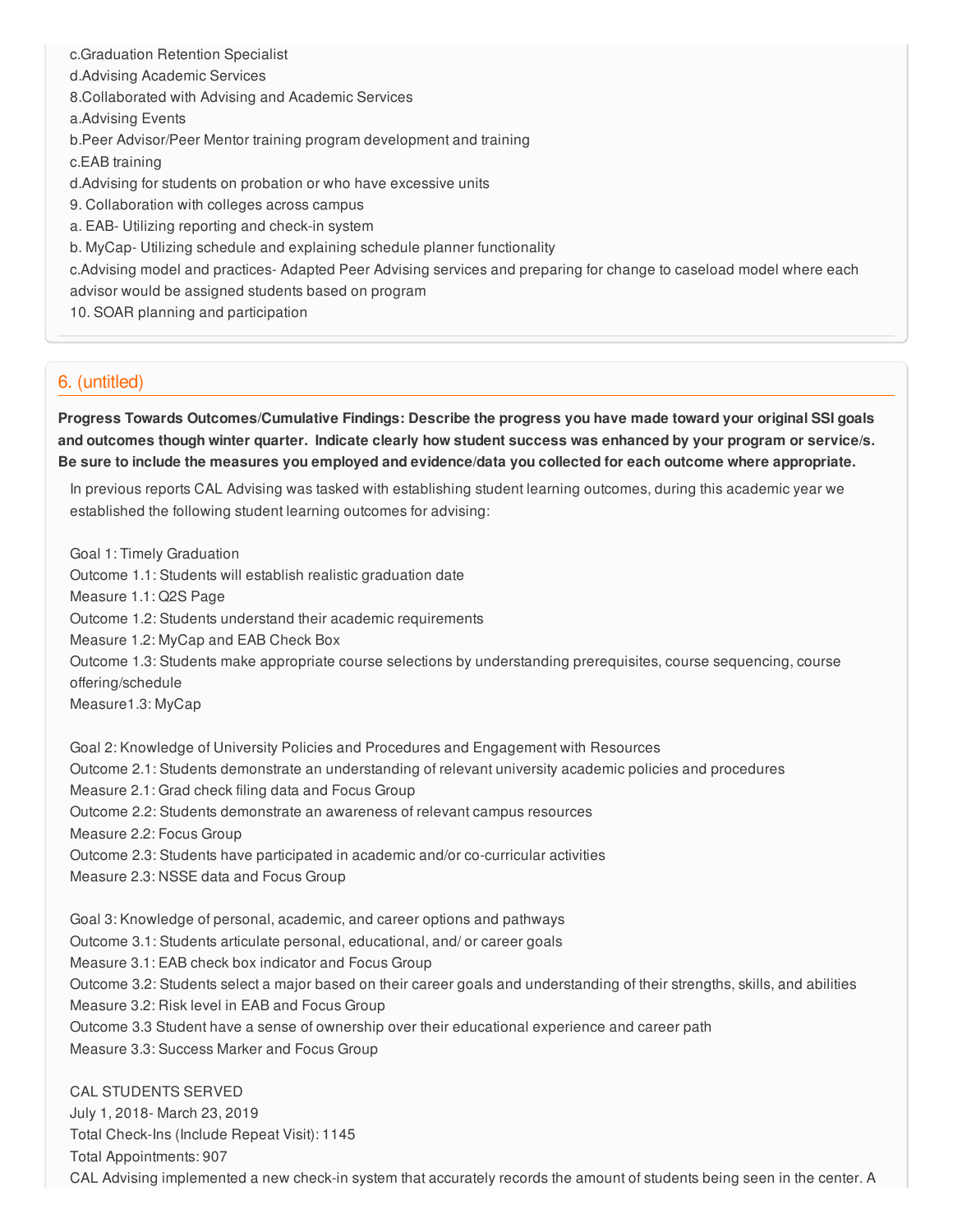change that took place during the academic year for advising practices included the exclusion of advising Liberal Studies students in CAL Advising, as they were instructed to receive advising from the PAL's advising center. Students served by program include: Arabic-21 COMM- 616 French- 2 Music- 9 SPAN- 553 ART- 363 ENG- 428 Liberal Studies- 92 Philosophy- 3 Theatre Arts- 13

Academic Year 2017-2018 Total Check-Ins (Including Repeat Visits): 1683 Total Appointments: 1195

## 7. (untitled)

**Recommendations for Continual Improvement/Action Plan: Based on the analysis of your assessment results, what** actionable steps can be taken to make improvements? How can you improve students' achievement of the SLO or your **office's performance in terms of operations? What is your expected timeline?**

The next steps for CAL Advising is to redesign or create a new Qualtrics survey aligned with the established SLO's and consider progress or measurement towards success in Q2S and GI 2025 initiatives. CAL will also look to establish an advising campaign schedule to ensure students are both contacted and advised on a regular basis and are updated on advising events, as well as College/department events. The lack of space continues to be a problem for CAL Advising, and makes it challenging to maximize the amount of students that can be seen by a Professional Advisor, as well as utilize the services and resources provided in the Advising Center via Peer Advising.

Resources for Continual Improvement/Action Plan: What additional resources, if any, are needed to bring the above **continual improvements to fruition?**

To continue with improvement efforts, the issues of space, privacy, and a permanent designated waiting area need to be addressed. Our students struggle to receive advising services, especially during peak advising times due to the lack of space within the advising center. We are not able to adequately accommodate our students as they wait, as well as provide a space where their privacy is prioritized and protected.

## 8. (untitled)

Challenges: If applicable, please list any significant challenges encountered that have affected your ability to fully implement your intended activities or to reach your articulated outcomes. Please also indicate if you need assistance in **addressing these challenges.**

EAB/Campus functionality that can accurately track and report advising visits for the Advising center.

## 9. Budget Summary with Alignment to Outcomes and Activities

Budget Summary: Please account for all expenditures of SSI funds for this project using the SSI Annual Report Budget **Summary Template. (The template can be found at <http://ssi.csusb.edu/assessment>.) Upload your completed summary here.**

[Copy\\_of\\_SSI\\_Annual\\_Report\\_Budget.xlsx](https://surveygizmoresponseuploads.s3.amazonaws.com/fileuploads/98679/3939151/26-f138fa74517073f8856e864dc37beeb1_Copy_of_SSI_Annual_Report_Budget.xlsx)

10. (untitled)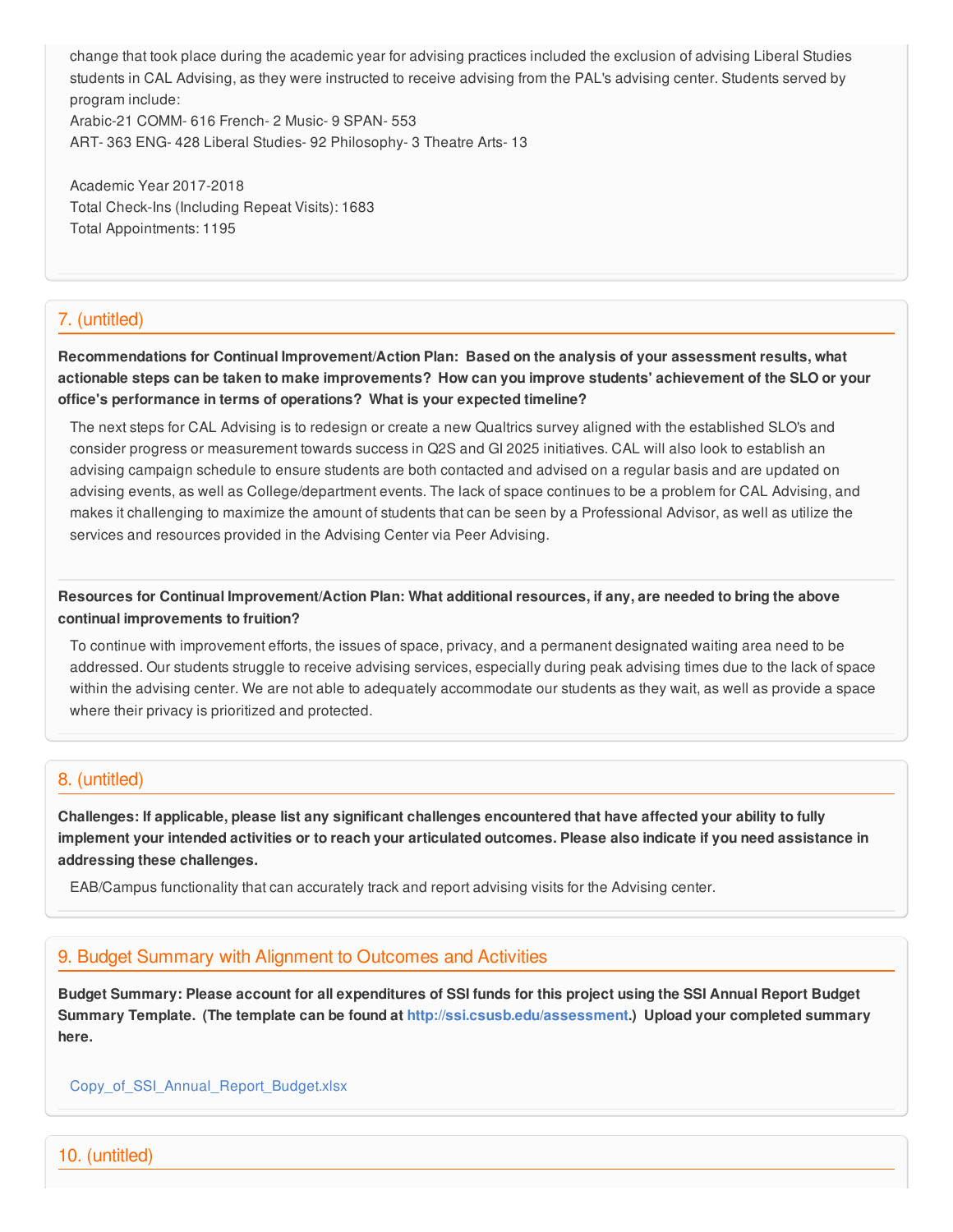Check-in/Usage Report: Please upload any check-in or usage data you have for students who have engaged with your project/program since July 1 through the end of winter quarter. Uploads should be in Excel and include, at minimum, **students' CoyoteIDs; password-protected SPSS files may be submitted via email to Institutional\_Research@csusb.edu.** Additional information such as date(s) of visit(s)/interaction(s) and students' names would also be helpful. (The Office of Institutional Research is working to establish an overall assessment of SSI; to do this, we need your help in collecting and **sharing students' engagement with and usage of SSI-funded projects and programs.)**

# 11. Thank You!

#### **New Send Email**

Apr 11, 2019 12:10:57 Success: Email Sent to: sarah.ellison@csusb.edu,